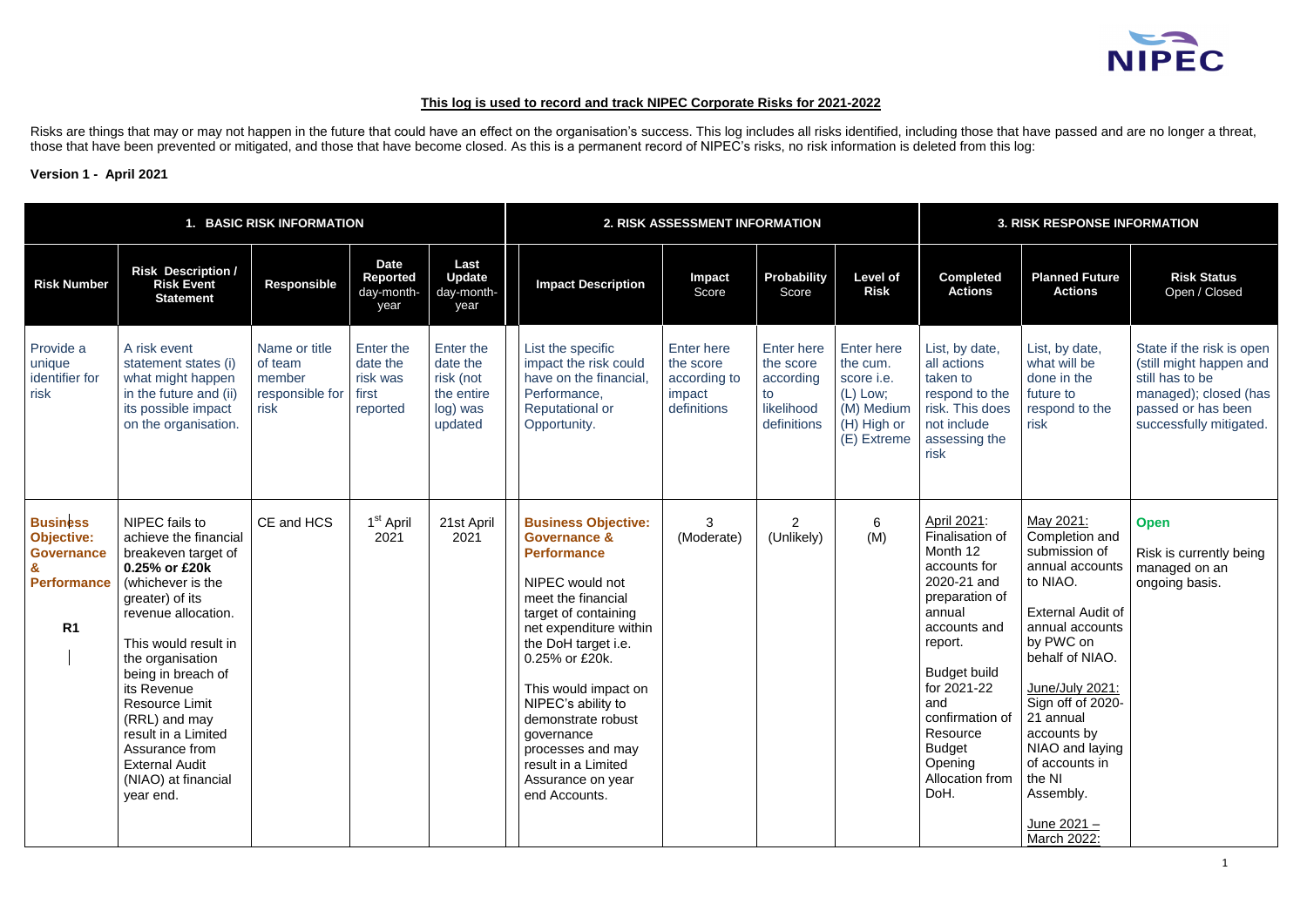Monthly budget meeting with BSO Finance to prepare and submit monthly FMR to DoH Finance.

Monthly budget reporting to Business Team meetings by HoCS.

**Quarterly** reporting to and monitoring by NIPEC Council and Audit & Risk Committee meetings.

Discussion at one to one meetings between CE and HCS.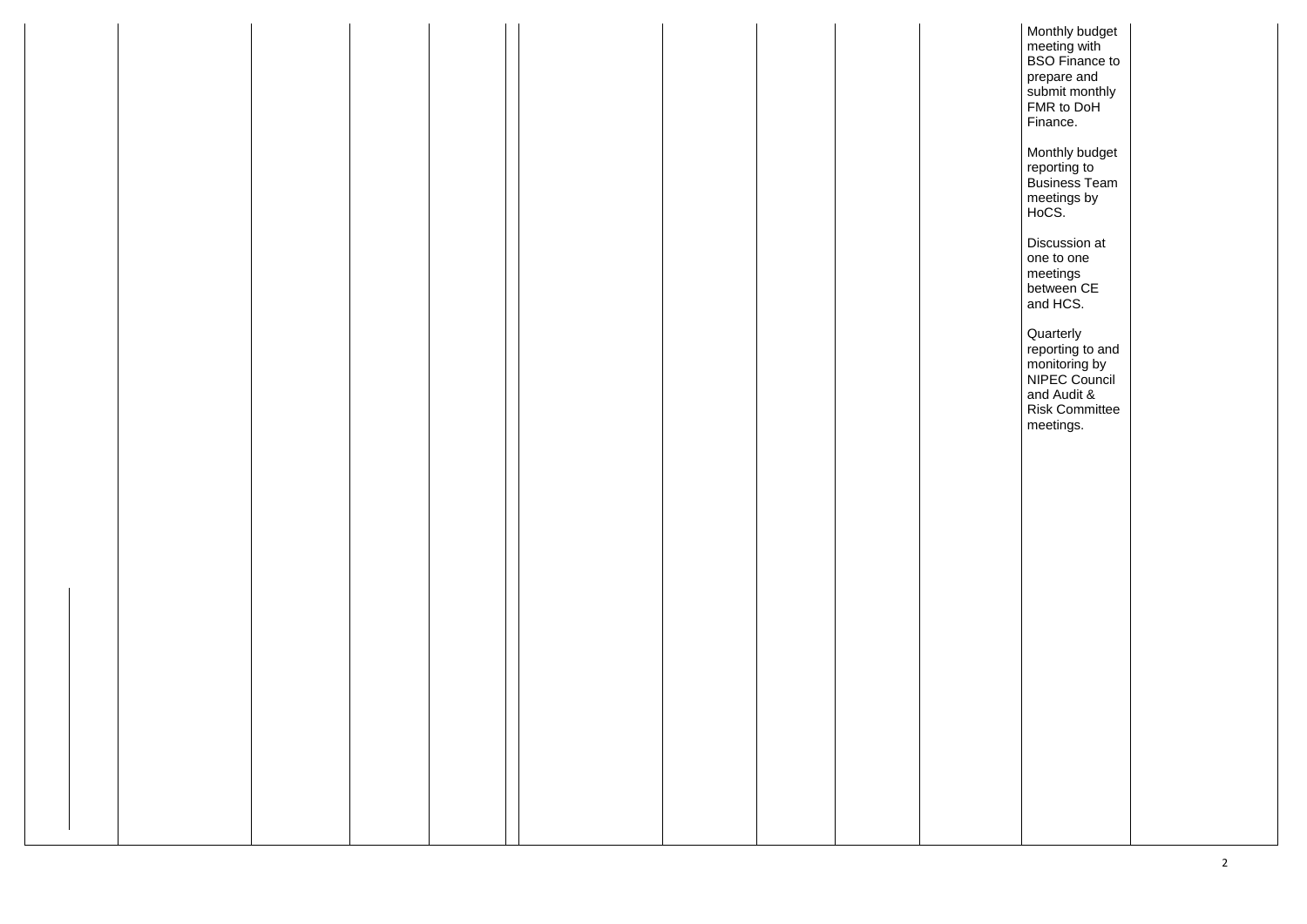|                                                                                                   | 1. BASIC RISK INFORMATION                                                                                                          |                                                               |                                                        |                                                                         |                                                                                                                                                                                                                                                                                                                                                                                                                                   | 2. RISK ASSESSMENT INFORMATION                                   |                                                                                | <b>3. RISK RESPONSE INFORMATION</b>                                                            |                                                                                                                                                       |                                                                                                                                                                                                                                                                                                                                                                                                                          |                                                                                                                                                   |
|---------------------------------------------------------------------------------------------------|------------------------------------------------------------------------------------------------------------------------------------|---------------------------------------------------------------|--------------------------------------------------------|-------------------------------------------------------------------------|-----------------------------------------------------------------------------------------------------------------------------------------------------------------------------------------------------------------------------------------------------------------------------------------------------------------------------------------------------------------------------------------------------------------------------------|------------------------------------------------------------------|--------------------------------------------------------------------------------|------------------------------------------------------------------------------------------------|-------------------------------------------------------------------------------------------------------------------------------------------------------|--------------------------------------------------------------------------------------------------------------------------------------------------------------------------------------------------------------------------------------------------------------------------------------------------------------------------------------------------------------------------------------------------------------------------|---------------------------------------------------------------------------------------------------------------------------------------------------|
| <b>Risk Number</b>                                                                                | <b>Risk Description /</b><br><b>Risk Event</b><br><b>Statement</b>                                                                 | <b>Responsible</b>                                            | <b>Date</b><br>Reported<br>day-month-<br>year          | Last<br><b>Update</b><br>day-month-<br>year                             | <b>Impact Description</b>                                                                                                                                                                                                                                                                                                                                                                                                         | <b>Impact</b><br>Score                                           | <b>Probability</b><br>Score                                                    | <b>Level of</b><br><b>Risk</b>                                                                 | <b>Completed</b><br><b>Actions</b>                                                                                                                    | <b>Planned Future</b><br><b>Actions</b>                                                                                                                                                                                                                                                                                                                                                                                  | <b>Risk Status</b><br>Open / Closed                                                                                                               |
| Provide a<br>unique<br>identifier for<br>risk                                                     | A risk event<br>statement states (i)<br>what might happen<br>in the future and (ii)<br>its possible impact<br>on the organisation. | Name or title<br>of team<br>member<br>responsible for<br>risk | Enter the<br>date the<br>risk was<br>first<br>reported | Enter the<br>date the<br>risk (not<br>the entire<br>log) was<br>updated | List the specific<br>impact the risk could<br>have on the financial,<br>Performance,<br><b>Reputational or</b><br>Opportunity.                                                                                                                                                                                                                                                                                                    | Enter here<br>the score<br>according to<br>impact<br>definitions | <b>Enter here</b><br>the score<br>according<br>to<br>likelihood<br>definitions | Enter here<br>the cum.<br>score i.e.<br>$(L)$ Low;<br>(M) Medium<br>(H) High or<br>(E) Extreme | List, by date,<br>all actions<br>taken to<br>respond to the<br>risk. This does<br>not include<br>assessing the<br>risk                                | List, by date,<br>what will be<br>done in the<br>future to<br>respond to the<br>risk                                                                                                                                                                                                                                                                                                                                     | State if the risk is open<br>(still might happen and<br>still has to be<br>managed); closed (has<br>passed or has been<br>successfully mitigated. |
| <b>Business</b><br><b>Objective:</b><br><b>Governance</b><br><b>Performance</b><br>R <sub>2</sub> | NIPEC is unable to<br>fully achieve its<br>business objectives<br>as stated in the<br><b>NIPEC Business</b><br>Plan 2021-22.       | Senior<br>Management<br>Team                                  | 1st April<br>2021                                      | 21st April<br>2021                                                      | <b>Business Objective:</b><br><b>Governance &amp;</b><br><b>Performance</b><br>This could result in the<br>organisation being<br>unable to demonstrate<br>that it has robust<br>performance and<br>governance<br>frameworks in place<br>and how it made best<br>use of its resources<br>causing reputational<br>damage to the<br>organisation.<br>It may also limit<br>opportunities to<br>participate in other<br>areas of work. | 3<br>(Moderate)                                                  | $\overline{2}$<br>(Unlikely)                                                   | 6<br>(M)                                                                                       | March 2021:<br><b>Draft Business</b><br>Plan 2021-22<br>presented to<br>and approved<br>by NIPEC<br>Council and<br>submitted to<br>Sponsor<br>Branch. | April 2021 -<br>March 2022:<br>Monitoring of<br>progress on<br>objectives at<br>monthly BTM<br>and quarterly<br>Council and<br>A&R meetings.<br>Progress update<br>on Workplan to<br>quarterly<br>Council<br>meetings.<br>Progress<br>updates on<br>individual PDPs<br>at senior team<br>1:1 meetings<br>with CE.<br>Regular<br>meetings with<br>SB including<br><b>Ground Clearing</b><br>& Accountability<br>meetings. | <b>Open</b><br>Risk is currently being<br>managed on an<br>ongoing basis.                                                                         |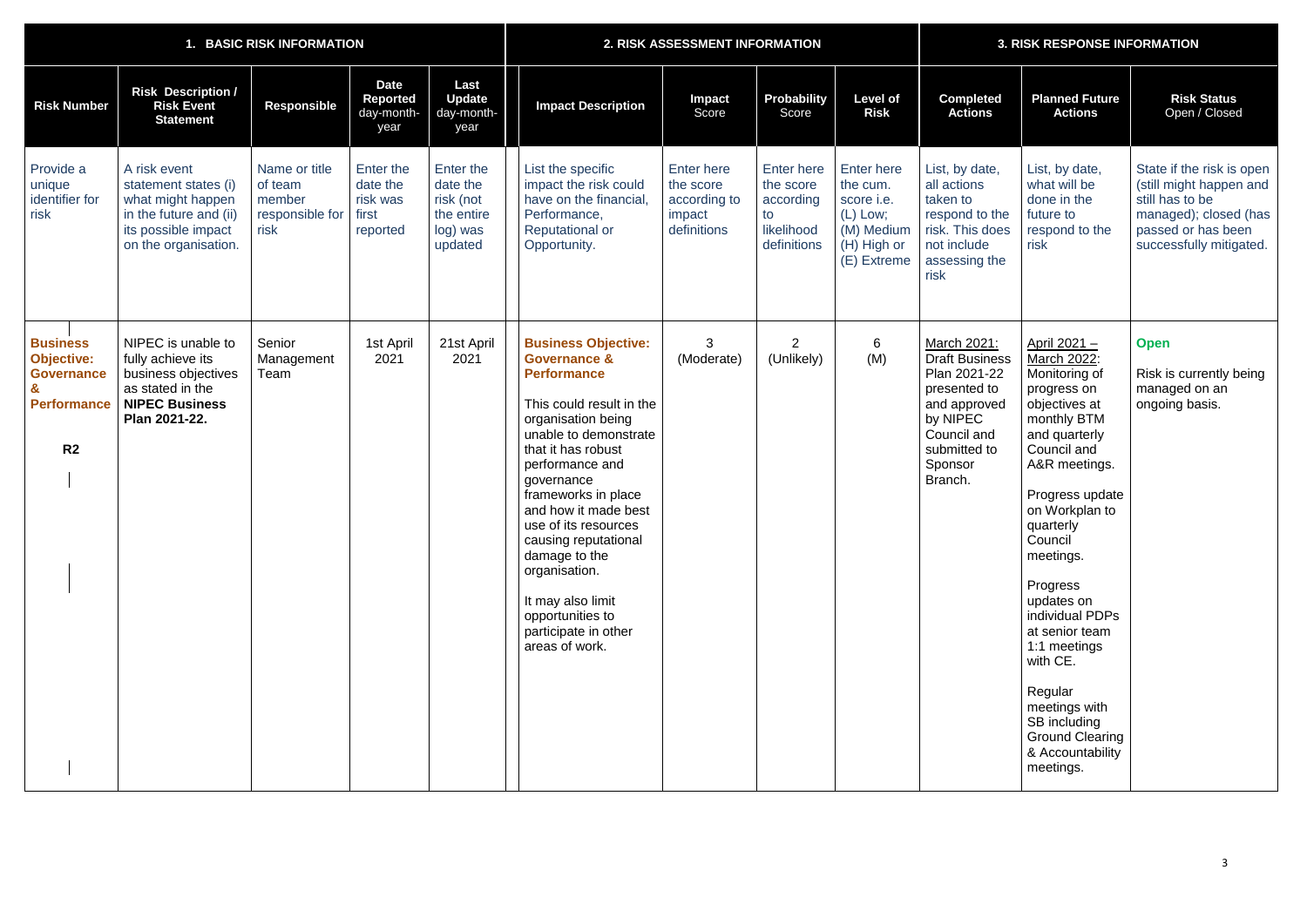|                                                                                                   | <b>BASIC RISK INFORMATION</b>                                                                                                                                                                    |                                                               | 2. RISK ASSESSMENT INFORMATION                         |                                                                         |                                                                                                                                                                                                                                                                                                                          |                                                                  | <b>3. RISK RESPONSE INFORMATION</b>                                            |                                                                                              |                                                                                                                                                                                                                                                                                                                  |                                                                                                                                                                                                                                                                                                                                     |                                                                                                                                                   |
|---------------------------------------------------------------------------------------------------|--------------------------------------------------------------------------------------------------------------------------------------------------------------------------------------------------|---------------------------------------------------------------|--------------------------------------------------------|-------------------------------------------------------------------------|--------------------------------------------------------------------------------------------------------------------------------------------------------------------------------------------------------------------------------------------------------------------------------------------------------------------------|------------------------------------------------------------------|--------------------------------------------------------------------------------|----------------------------------------------------------------------------------------------|------------------------------------------------------------------------------------------------------------------------------------------------------------------------------------------------------------------------------------------------------------------------------------------------------------------|-------------------------------------------------------------------------------------------------------------------------------------------------------------------------------------------------------------------------------------------------------------------------------------------------------------------------------------|---------------------------------------------------------------------------------------------------------------------------------------------------|
| <b>Risk Number</b>                                                                                | <b>Risk Description /</b><br><b>Risk Event</b><br><b>Statement</b>                                                                                                                               | <b>Responsible</b>                                            | <b>Date</b><br><b>Reported</b><br>day-month-<br>year   | Last<br><b>Update</b><br>day-month-<br>year                             | <b>Impact Description</b>                                                                                                                                                                                                                                                                                                | Impact<br>Score                                                  | <b>Probability</b><br>Score                                                    | <b>Level of Risk</b>                                                                         | <b>Completed</b><br><b>Actions</b>                                                                                                                                                                                                                                                                               | <b>Planned Future</b><br><b>Actions</b>                                                                                                                                                                                                                                                                                             | <b>Risk Status</b><br>Open / Closed                                                                                                               |
| Provide a<br>unique<br>identifier for<br>risk                                                     | A risk event<br>statement states (i)<br>what might happen<br>in the future and (ii)<br>its possible impact<br>on the organisation.                                                               | Name or title<br>of team<br>member<br>responsible for<br>risk | Enter the<br>date the<br>risk was<br>first<br>reported | Enter the<br>date the<br>risk (not<br>the entire<br>log) was<br>updated | List the specific<br>impact the risk could<br>have on the financial<br>Performance,<br><b>Reputational or</b><br>Opportunity.                                                                                                                                                                                            | Enter here the<br>score<br>according to<br>impact<br>definitions | <b>Enter here</b><br>the score<br>according<br>to<br>likelihood<br>definitions | Enter here<br>the cum.<br>score i.e.<br>(L) Low;<br>(M) Medium<br>(H) High or<br>(E) Extreme | List, by date,<br>all actions<br>taken to<br>respond to<br>the risk. This<br>does not<br>include<br>assessing the<br>risk                                                                                                                                                                                        | List, by date,<br>what will be<br>done in the<br>future to<br>respond to the<br>risk                                                                                                                                                                                                                                                | State if the risk is open<br>(still might happen and<br>still has to be<br>managed); closed (has<br>passed or has been<br>successfully mitigated. |
| <b>Business</b><br><b>Objective:</b><br><b>Governance</b><br><b>Performance</b><br>R <sub>3</sub> | The delay in<br>advertising for new<br>members to NIPEC<br>Council could have<br>an impact on the<br>Governance of the<br>organisation if<br>appointments are<br>not made in a timely<br>manner. | Chair of<br>Council                                           | 1 <sup>st</sup> April<br>2021                          | 21 <sup>st</sup> April<br>2021                                          | <b>Business</b><br><b>Objective:</b><br><b>Governance &amp;</b><br><b>Performance</b><br>Impact on quorum at<br>meetings may result<br>in decisions not<br>being made due to<br>insufficient numbers.<br>Therefore could raise<br>issues in regard to<br>organisational<br>governance,<br>performance and<br>reputation. | (Major)                                                          | 4<br>(Likely)                                                                  | 12<br>(H)                                                                                    | February<br>2021:<br><b>PAU</b><br>confirmed<br>Ministerial<br>approval for<br>extension of<br>terms for<br>Chair and 2<br>non-<br>executives to<br>Sept 2021.<br>April 2021:<br>Upcoming<br><b>NIPEC</b><br>Council<br>vacancies<br>listed in April<br>2021 edition<br>of Public<br>Appointments<br>Newsletter. | DoH Public<br>Appointments<br>Committee to<br>confirm timeline<br>for public<br>appointments<br>competitions for<br>2021.<br><b>NIPEC Chair</b><br>will continue to<br>liaise with DoH<br>Sponsor Branch<br>re progress of<br><b>PAU</b><br>competition.<br>This may be<br>delayed due to<br>the Covid-19<br>emergency<br>response. | <b>Open</b><br>Risk is currently being<br>managed on an<br>ongoing basis.                                                                         |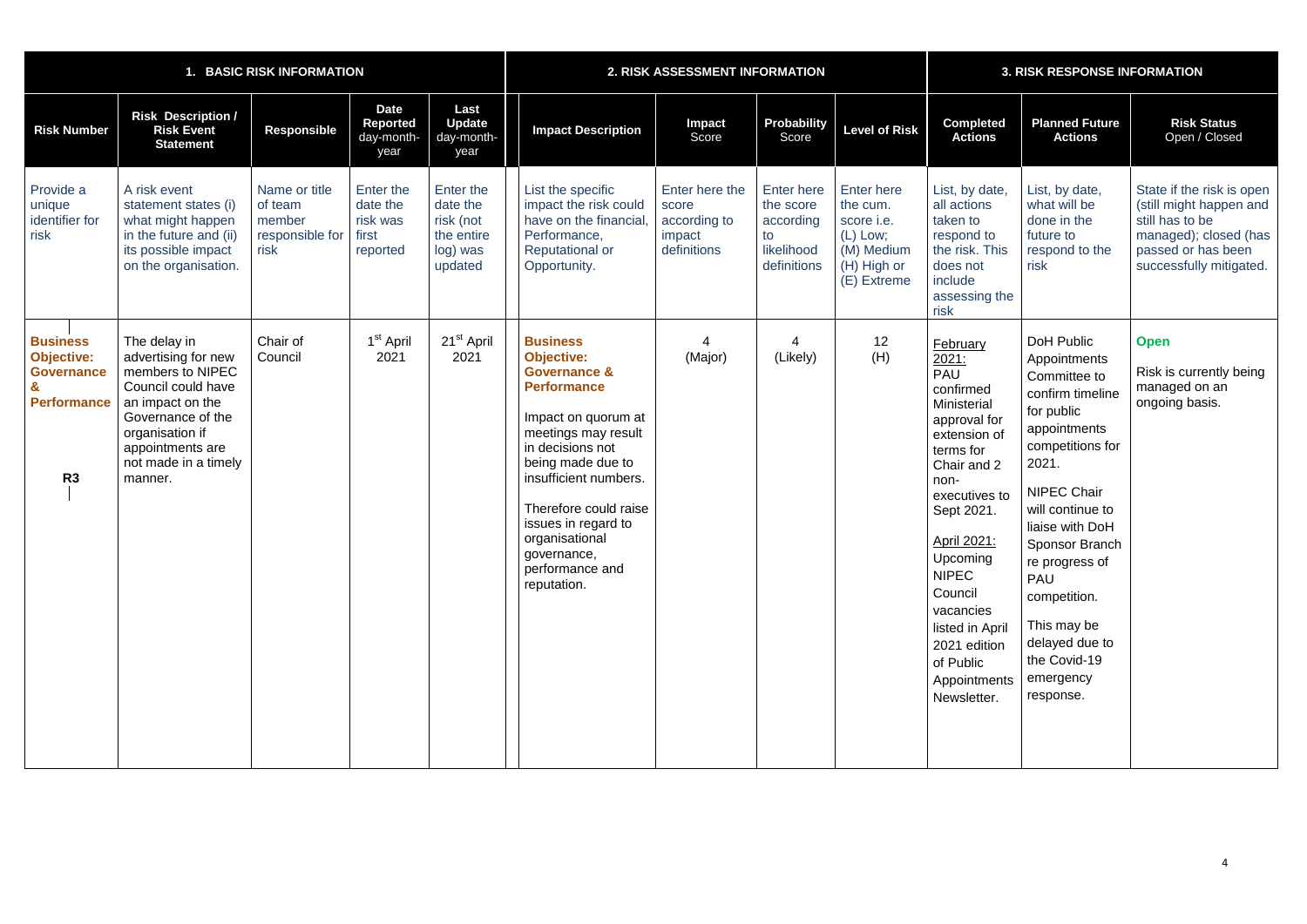|                                                                                                                  | <b>1. BASIC RISK INFORMATION</b>                                                                                                   |                                                               | <b>2. RISK ASSESSMENT INFORMATION</b>                    |                                                                         |                                                                                                                                                                                                                                                               |                                                                  | <b>3. RISK RESPONSE INFORMATION</b>                                            |                                                                                                |                                                                                                                                                                                                                                             |                                                                                                                                                                                                                                                                                               |                                                                                                                                                   |
|------------------------------------------------------------------------------------------------------------------|------------------------------------------------------------------------------------------------------------------------------------|---------------------------------------------------------------|----------------------------------------------------------|-------------------------------------------------------------------------|---------------------------------------------------------------------------------------------------------------------------------------------------------------------------------------------------------------------------------------------------------------|------------------------------------------------------------------|--------------------------------------------------------------------------------|------------------------------------------------------------------------------------------------|---------------------------------------------------------------------------------------------------------------------------------------------------------------------------------------------------------------------------------------------|-----------------------------------------------------------------------------------------------------------------------------------------------------------------------------------------------------------------------------------------------------------------------------------------------|---------------------------------------------------------------------------------------------------------------------------------------------------|
| <b>Risk Number</b>                                                                                               | <b>Risk Description /</b><br><b>Risk Event</b><br><b>Statement</b>                                                                 | <b>Responsible</b>                                            | <b>Date</b><br><b>Reported</b><br>day-<br>month-<br>year | <b>Last Update</b><br>day-month-<br>year                                | <b>Impact Description</b>                                                                                                                                                                                                                                     | <b>Impact</b><br>Score                                           | <b>Probability</b><br>Score                                                    | <b>Level of Risk</b>                                                                           | <b>Completed</b><br><b>Actions</b>                                                                                                                                                                                                          | <b>Planned Future</b><br><b>Actions</b>                                                                                                                                                                                                                                                       | <b>Risk Status</b><br>Open / Closed                                                                                                               |
| Provide a<br>unique<br>identifier for<br>risk                                                                    | A risk event<br>statement states (i)<br>what might happen<br>in the future and (ii)<br>its possible impact<br>on the organisation. | Name or title<br>of team<br>member<br>responsible for<br>risk | Enter the<br>date the<br>risk was<br>first<br>reported   | Enter the<br>date the risk<br>(not the<br>entire log)<br>was<br>updated | List the specific<br>impact the risk could<br>have on the financial,<br>Performance,<br><b>Reputational or</b><br>Opportunity.                                                                                                                                | Enter here the<br>score<br>according to<br>impact<br>definitions | <b>Enter here</b><br>the score<br>according<br>to<br>likelihood<br>definitions | Enter here the<br>cum. score<br>i.e.<br>$(L)$ Low;<br>(M) Medium<br>(H) High or<br>(E) Extreme | List, by date,<br>all actions<br>taken to<br>respond to the<br>risk. This<br>does not<br>include<br>assessing the<br>risk                                                                                                                   | List, by date,<br>what will be<br>done in the<br>future to<br>respond to the<br>risk                                                                                                                                                                                                          | State if the risk is open<br>(still might happen and<br>still has to be<br>managed); closed (has<br>passed or has been<br>successfully mitigated. |
| <b>Business</b><br><b>Objective</b><br><b>Governance</b><br>$\mathbf{z}$<br><b>Performance</b><br>R <sub>4</sub> | Risk of potential<br>disruption to NIPEC<br>service delivery due<br>to turnover of<br>corporate staff.                             | <b>CE and Senior</b><br>Management<br>Team                    | 1st April<br>2021                                        | 21st April<br>2021                                                      | <b>Business Objective</b><br><b>Governance &amp;</b><br><b>Performance - 5D</b><br>This could impact on<br>NIPEC's ability to<br>deliver on objectives<br>while interim<br>arrangements are<br>put in place and<br>recruitment<br>processes are<br>completed. | Δ<br>(Major)                                                     | 3<br>(Likely)                                                                  | 12<br>(H)                                                                                      | December<br>2020:<br>Scoping<br>exercise<br>commenced<br>to review the<br>corporate<br>structure and<br>ensure it<br>remains fit for<br>purpose.<br>Staff<br>engagement<br>completed in<br>February<br>2021 and<br><b>JNCC</b><br>informed. | April/May<br>2021:<br>Report to be<br>produced<br>including<br>recommendati<br>ons on<br>corporate<br>structure.<br>If changes in<br>corporate<br>structure<br>recommended,<br>NIPEC to enter<br>change<br>management<br>process in<br>consultation<br>with staff, trade<br>unions and<br>HR. | <b>Open</b><br>Risk is currently being<br>managed on an<br>ongoing basis.                                                                         |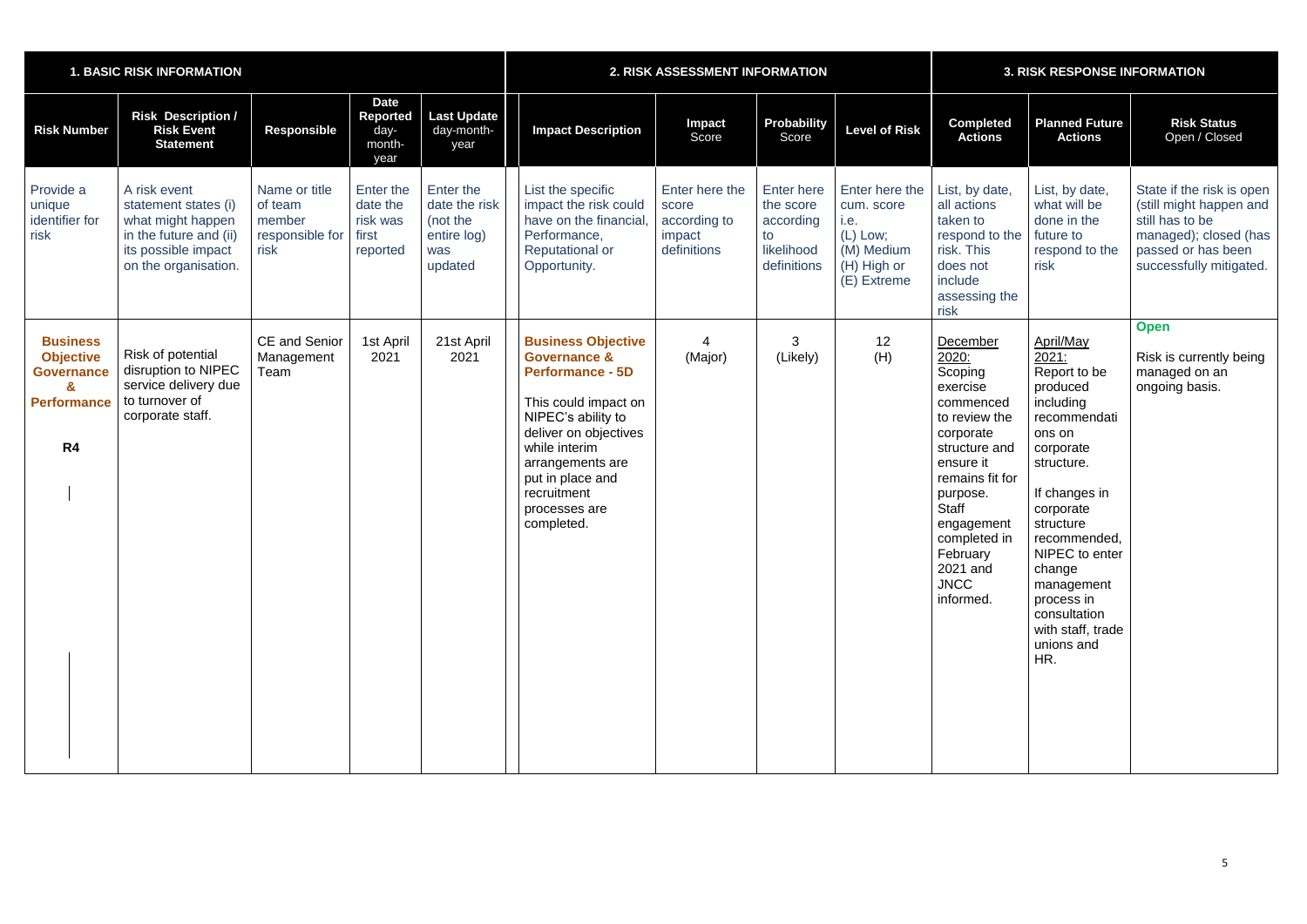|                                                                                           | <b>1. BASIC RISK INFORMATION</b>                                                                                                   |                                                               | <b>2. RISK ASSESSMENT INFORMATION</b>                    |                                                                         |                                                                                                                                                                                                                                                                                                   |                                                                  | <b>3. RISK RESPONSE INFORMATION</b>                                            |                                                                                                |                                                                                                                           |                                                                                              |                                                                                                                                                   |
|-------------------------------------------------------------------------------------------|------------------------------------------------------------------------------------------------------------------------------------|---------------------------------------------------------------|----------------------------------------------------------|-------------------------------------------------------------------------|---------------------------------------------------------------------------------------------------------------------------------------------------------------------------------------------------------------------------------------------------------------------------------------------------|------------------------------------------------------------------|--------------------------------------------------------------------------------|------------------------------------------------------------------------------------------------|---------------------------------------------------------------------------------------------------------------------------|----------------------------------------------------------------------------------------------|---------------------------------------------------------------------------------------------------------------------------------------------------|
| <b>Risk Number</b>                                                                        | <b>Risk Description /</b><br><b>Risk Event</b><br><b>Statement</b>                                                                 | <b>Responsible</b>                                            | <b>Date</b><br><b>Reported</b><br>day-<br>month-<br>year | <b>Last Update</b><br>day-month-<br>year                                | <b>Impact Description</b>                                                                                                                                                                                                                                                                         | <b>Impact</b><br>Score                                           | Probability<br>Score                                                           | <b>Level of Risk</b>                                                                           | <b>Completed</b><br><b>Actions</b>                                                                                        | <b>Planned Future</b><br><b>Actions</b>                                                      | <b>Risk Status</b><br>Open / Closed                                                                                                               |
| Provide a<br>unique<br>identifier for<br>risk                                             | A risk event<br>statement states (i)<br>what might happen<br>in the future and (ii)<br>its possible impact<br>on the organisation. | Name or title<br>of team<br>member<br>responsible for<br>risk | Enter the<br>date the<br>risk was<br>first<br>reported   | Enter the<br>date the risk<br>(not the<br>entire log)<br>was<br>updated | List the specific<br>impact the risk could<br>have on the financial.<br>Performance,<br><b>Reputational or</b><br>Opportunity.                                                                                                                                                                    | Enter here the<br>score<br>according to<br>impact<br>definitions | <b>Enter here</b><br>the score<br>according<br>to<br>likelihood<br>definitions | Enter here the<br>cum. score<br>i.e.<br>$(L)$ Low;<br>(M) Medium<br>(H) High or<br>(E) Extreme | List, by date,<br>all actions<br>taken to<br>respond to the<br>risk. This<br>does not<br>include<br>assessing the<br>risk | List, by date,<br>what will be<br>done in the<br>future to<br>respond to the<br>risk         | State if the risk is open<br>(still might happen and<br>still has to be<br>managed); closed (has<br>passed or has been<br>successfully mitigated. |
| <b>Business</b><br><b>Objective</b><br><b>Governance</b><br>&<br><b>Performance</b><br>R5 | <b>Chief Executive</b><br>secondment from<br>DoH is in place up<br>to $30th$ June 2021<br>and needs to be<br>reviewed.             | NIPEC Chair /<br>Sponsor<br><b>Branch</b>                     | 1st April<br>2021                                        | 21st April<br>2021                                                      | <b>Business Objective</b><br><b>Governance &amp;</b><br><b>Performance - 5D</b><br>A delay in extending<br>the secondment<br>could lead to NIPEC<br>not having an<br><b>Accounting Officer in</b><br>place and may have<br>governance and<br>performance<br>implications for the<br>organisation. | (Major)                                                          | 2<br>(Unlikely)                                                                | 8<br>(H)                                                                                       | April 2021:<br>Extension of<br>secondment<br>has been<br>sought by<br>NIPEC Chair.                                        | April/May<br>2021:<br>Sponsor<br>Branch to put<br>in place<br>arrangements<br>for extension. | <b>Open</b><br>Risk is currently being<br>managed on an<br>ongoing basis.                                                                         |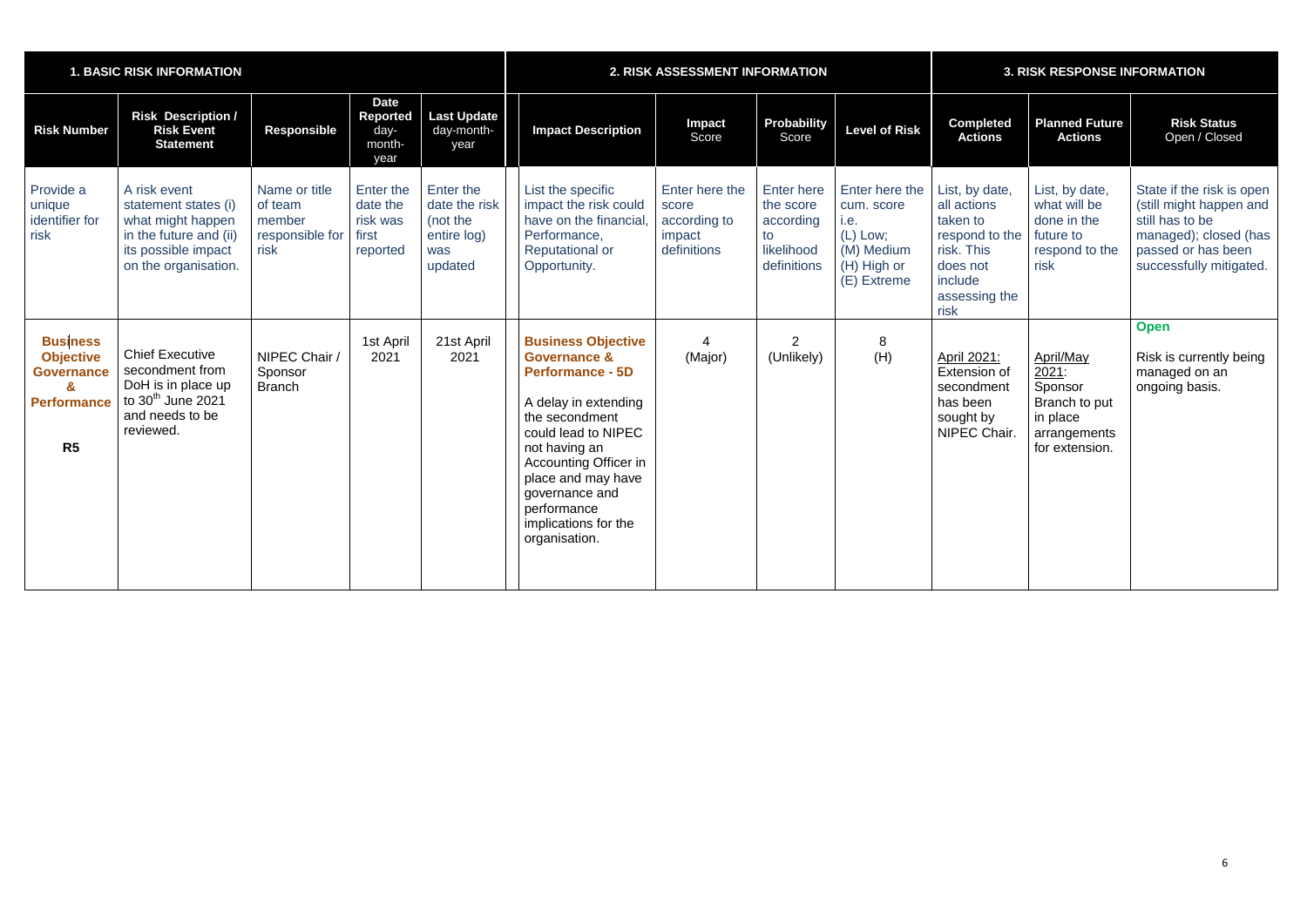|                                                                                                                   | <b>BASIC RISK INFORMATION</b>                                                                                                      |                                                                       |                                                        |                                                                         |                                                                                                                                                                                                                                                                                                                                                  | 2. RISK ASSESSMENT INFORMATION                                   |                                                                                |                                                                                              | <b>3. RISK RESPONSE INFORMATION</b>                                                                                                                                                                                                                                                                                                                                                                                                     |                                                                                                                                                                                                                                                                  |                                                                                                                                                   |
|-------------------------------------------------------------------------------------------------------------------|------------------------------------------------------------------------------------------------------------------------------------|-----------------------------------------------------------------------|--------------------------------------------------------|-------------------------------------------------------------------------|--------------------------------------------------------------------------------------------------------------------------------------------------------------------------------------------------------------------------------------------------------------------------------------------------------------------------------------------------|------------------------------------------------------------------|--------------------------------------------------------------------------------|----------------------------------------------------------------------------------------------|-----------------------------------------------------------------------------------------------------------------------------------------------------------------------------------------------------------------------------------------------------------------------------------------------------------------------------------------------------------------------------------------------------------------------------------------|------------------------------------------------------------------------------------------------------------------------------------------------------------------------------------------------------------------------------------------------------------------|---------------------------------------------------------------------------------------------------------------------------------------------------|
| <b>Risk Number</b>                                                                                                | <b>Risk Description /</b><br><b>Risk Event</b><br><b>Statement</b>                                                                 | Responsible                                                           | <b>Date</b><br>Reported<br>day-month-<br>year          | Last<br><b>Update</b><br>day-month-<br>year                             | <b>Impact Description</b>                                                                                                                                                                                                                                                                                                                        | <b>Impact</b><br>Score                                           | <b>Probability</b><br>Score                                                    | <b>Level of</b><br><b>Risk</b>                                                               | <b>Completed</b><br><b>Actions</b>                                                                                                                                                                                                                                                                                                                                                                                                      | <b>Planned Future</b><br><b>Actions</b>                                                                                                                                                                                                                          | <b>Risk Status</b><br>Open / Closed                                                                                                               |
| Provide a<br>unique<br>identifier for<br>risk                                                                     | A risk event<br>statement states (i)<br>what might happen<br>in the future and (ii)<br>its possible impact<br>on the organisation. | Name or title<br>of team<br>member<br>responsible for<br>risk         | Enter the<br>date the<br>risk was<br>first<br>reported | Enter the<br>date the<br>risk (not<br>the entire<br>log) was<br>updated | List the specific<br>impact the risk could<br>have on the financial.<br>Performance,<br><b>Reputational or</b><br>Opportunity.                                                                                                                                                                                                                   | Enter here the<br>score<br>according to<br>impact<br>definitions | <b>Enter here</b><br>the score<br>according<br>to<br>likelihood<br>definitions | Enter here<br>the cum.<br>score i.e.<br>(L) Low;<br>(M) Medium<br>(H) High or<br>(E) Extreme | List, by date,<br>all actions<br>taken to<br>respond to the<br>risk. This does<br>not include<br>assessing the<br>risk                                                                                                                                                                                                                                                                                                                  | List, by date,<br>what will be<br>done in the<br>future to<br>respond to the<br>risk                                                                                                                                                                             | State if the risk is open<br>(still might happen and<br>still has to be<br>managed); closed (has<br>passed or has been<br>successfully mitigated. |
| <b>Business</b><br><b>Objective:</b><br><b>Governance</b><br>$\mathbf{g}$<br><b>Performance</b><br>R <sub>6</sub> | Risk of a cyber<br>security breach that<br>results in the<br>unavailability of<br>systems that<br>facilitate HSC<br>services.      | <b>BSO Director</b><br>CCP / Head of<br><b>BSO ITS</b><br>& NIPEC SMT | 1 <sup>st</sup> April<br>2021                          | 21 <sup>st</sup> April<br>2021                                          | <b>Business</b><br><b>Objective:</b><br><b>Governance &amp;</b><br><b>Performance</b><br>Causing disruption to<br>services.<br>Unauthorised access<br>to NIPEC information<br>resulting in a breach<br>of regulatory<br>compliance, statutory<br>obligations, and the<br>potential for fines in<br>addition to resulting<br>reputational damage. | (Major)                                                          | 3<br>(Possible)                                                                | 12<br>(H)                                                                                    | March 2021:<br><b>NIPEC</b><br>received<br>notification of a<br>cyber security<br>breach at QUB<br>which may<br>have an impact<br>on HSCNI<br>systems.<br>HoCs attended<br>a number of<br>IG meetings to<br>discuss<br>potential<br>mitigations<br>including<br>temporary<br>cessation of<br>emails<br>between<br><b>HSCNI</b> and<br><b>QUB until</b><br>further<br>assurance<br>provided by<br>QUB on the<br>extent of the<br>breach. | April/May 2021:<br>HoCS to<br>continue to<br>engage with<br>regional SIRO<br>Group to<br>monitor the<br>QUB breach.<br>Ongoing:<br>NIPEC/ALBs<br>continue to be<br>regional SIRO / represented on<br>regional Cyber<br>Programme<br>programme by<br>Head of ITS. | <b>Open</b><br>Risk is currently being<br>managed on an<br>ongoing basis.                                                                         |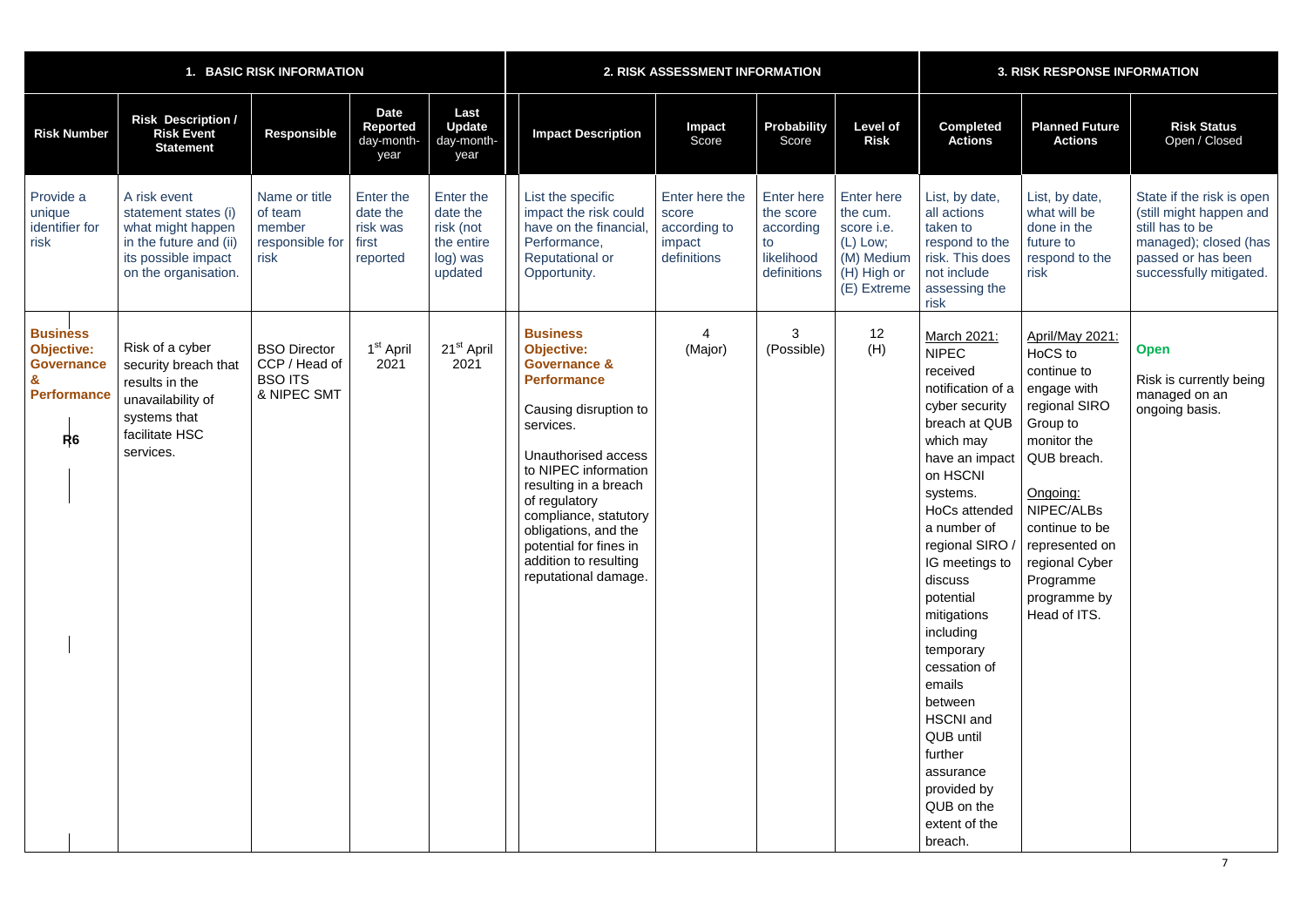|  |  | April 2021:<br>NIPEC to<br>assurance<br>letter from<br><b>BSO ITS to</b><br>reference in<br>Governance<br>include<br>assurance<br>relating to | receive annual<br>Statement. To<br><b>Cyber Security</b><br>arrangements. |  |
|--|--|-----------------------------------------------------------------------------------------------------------------------------------------------|---------------------------------------------------------------------------|--|
|  |  |                                                                                                                                               |                                                                           |  |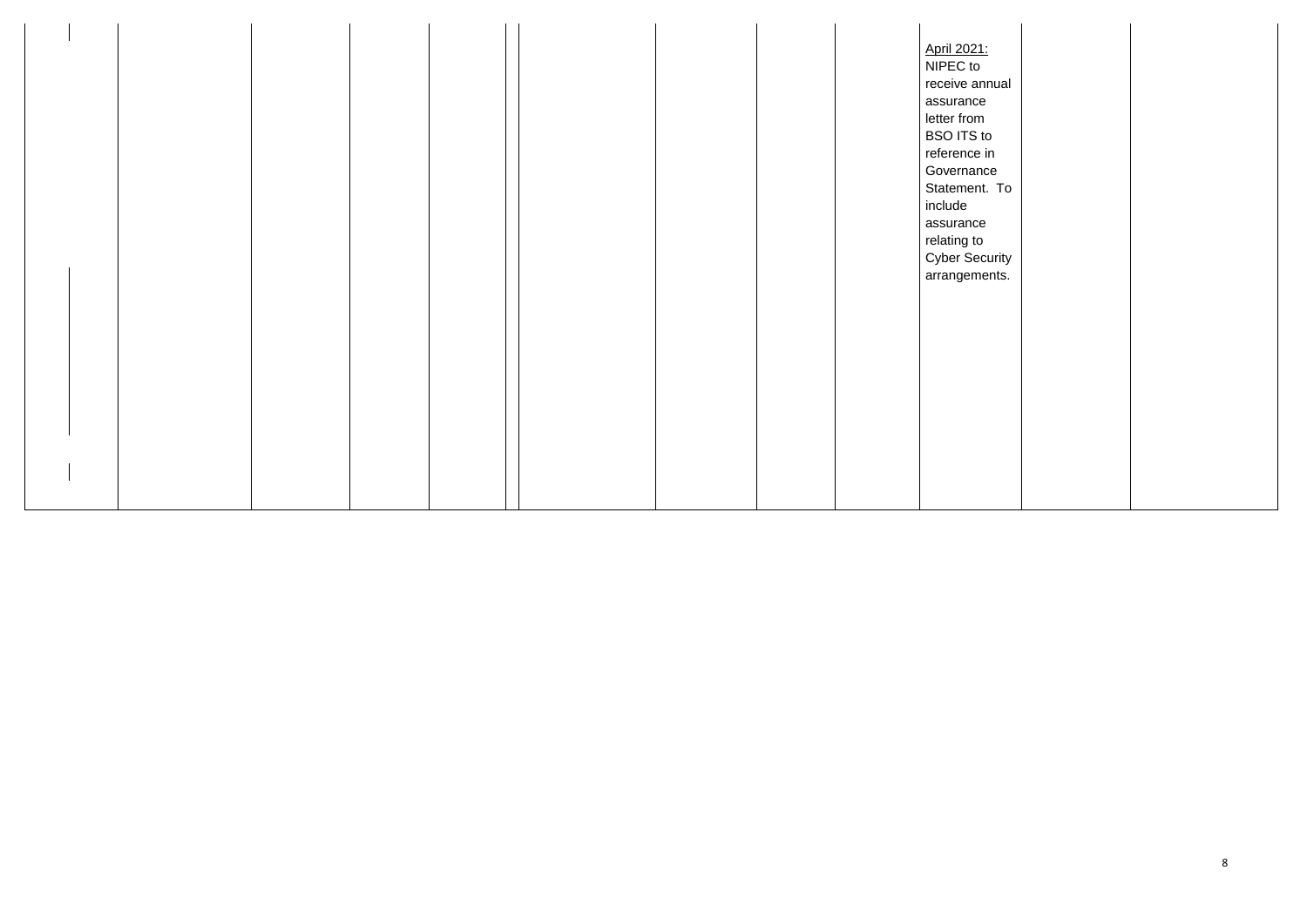|                                                                                                       | 2. BASIC RISK INFORMATION                                                                                                                                                            |                                                                       | 2. RISK ASSESSMENT INFORMATION                         |                                                                         |                                                                                                                                                                                                                                                                                    |                                                                  | <b>3. RISK RESPONSE INFORMATION</b>                                     |                                                                                                       |                                                                                                                                                                                                                                                                                                                                                       |                                                                                                                                                                                              |                                                                                                                                                   |
|-------------------------------------------------------------------------------------------------------|--------------------------------------------------------------------------------------------------------------------------------------------------------------------------------------|-----------------------------------------------------------------------|--------------------------------------------------------|-------------------------------------------------------------------------|------------------------------------------------------------------------------------------------------------------------------------------------------------------------------------------------------------------------------------------------------------------------------------|------------------------------------------------------------------|-------------------------------------------------------------------------|-------------------------------------------------------------------------------------------------------|-------------------------------------------------------------------------------------------------------------------------------------------------------------------------------------------------------------------------------------------------------------------------------------------------------------------------------------------------------|----------------------------------------------------------------------------------------------------------------------------------------------------------------------------------------------|---------------------------------------------------------------------------------------------------------------------------------------------------|
| <b>Risk Number</b>                                                                                    | <b>Risk Description /</b><br><b>Risk Event</b><br><b>Statement</b>                                                                                                                   | <b>Responsible</b>                                                    | <b>Date</b><br><b>Reported</b><br>day-month-<br>year   | Last<br><b>Update</b><br>day-month-<br>year                             | <b>Impact Description</b>                                                                                                                                                                                                                                                          | Impact<br>Score                                                  | <b>Probability</b><br>Score                                             | <b>Level of</b><br><b>Risk</b>                                                                        | <b>Completed</b><br><b>Actions</b>                                                                                                                                                                                                                                                                                                                    | <b>Planned Future</b><br><b>Actions</b>                                                                                                                                                      | <b>Risk Status</b><br>Open / Closed                                                                                                               |
| Provide a<br>unique<br>identifier for<br>risk                                                         | A risk event<br>statement states (i)<br>what might happen<br>in the future and (ii)<br>its possible impact<br>on the organisation.                                                   | Name or title<br>of team<br>member<br>responsible for<br>risk         | Enter the<br>date the<br>risk was<br>first<br>reported | Enter the<br>date the<br>risk (not<br>the entire<br>log) was<br>updated | List the specific<br>impact the risk could<br>have on the financial<br>Performance,<br><b>Reputational or</b><br>Opportunity.                                                                                                                                                      | Enter here the<br>score<br>according to<br>impact<br>definitions | Enter here<br>the score<br>according<br>to<br>likelihood<br>definitions | <b>Enter here</b><br>the cum.<br>score i.e.<br>$(L)$ Low;<br>(M) Medium<br>(H) High or<br>(E) Extreme | List, by date,<br>all actions<br>taken to<br>respond to the<br>risk. This does<br>not include<br>assessing the<br>risk                                                                                                                                                                                                                                | List, by date,<br>what will be<br>done in the<br>future to<br>respond to the<br>risk                                                                                                         | State if the risk is open<br>(still might happen and<br>still has to be<br>managed); closed (has<br>passed or has been<br>successfully mitigated. |
| <b>Business</b><br><b>Objective:</b><br><b>Governance</b><br>$\mathbf{g}$<br><b>Performance</b><br>R7 | Risk of failure to<br>have a sufficiently<br>tested<br>organisational<br>response to a cyber<br>incident/attack, and<br>recovery plan to<br>support ongoing<br>delivery of services. | <b>BSO Director</b><br>CCP / Head of<br><b>BSO ITS</b><br>& NIPEC SMT | 1 <sup>st</sup> April<br>2021                          | 1 <sup>st</sup> April<br>2021                                           | <b>Business</b><br><b>Objective:</b><br><b>Governance &amp;</b><br><b>Performance</b><br>Inability to deliver an<br>appropriate level of<br>service to our service<br>users in the event of<br>any disruption<br>resulting in potential<br>performance and<br>reputational damage. | (Major)                                                          | $\overline{2}$<br>(Unlikely)                                            | 8<br>(H)                                                                                              | April 2021:<br>Review of<br><b>NIPEC</b><br><b>Business</b><br><b>Continuity Plan</b><br>and<br>Emergency<br>Planning<br>arrangements.<br>NIPEC to<br>receive annual<br>assurance<br>letter from<br><b>BSO ITS to</b><br>reference in<br>Governance<br>Statement. To<br>include<br>assurance<br>relating to<br><b>Cyber Security</b><br>arrangements. | May 2021:<br><b>Business Team</b><br>to review and<br>amend draft<br>BCP.<br>June 2021:<br><b>Draft Business</b><br><b>Continuity Plan</b><br>to be presented<br>to Council for<br>approval. | <b>Open</b><br>Risk is currently being<br>managed on an<br>ongoing basis.                                                                         |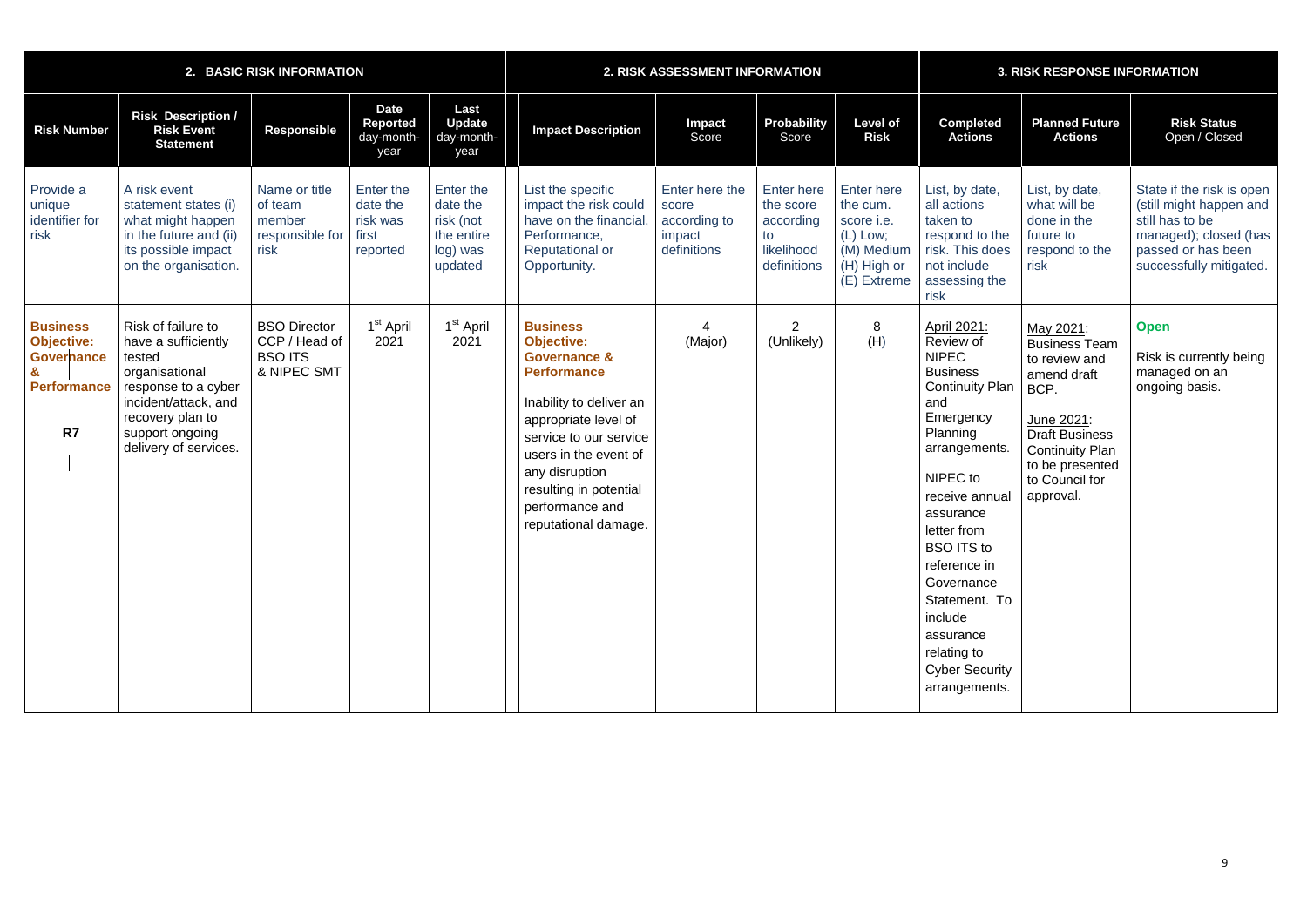|                                                                                                       | <b>1. BASIC RISK INFORMATION</b>                                                                                                                                                                                                                                                                                                                                                                                                                                                                                                                               |                                                               | 2. RISK ASSESSMENT INFORMATION                           |                                                                         |                                                                                                                                                                                                                                                                                                                                                                                                                                             |                                                                  | <b>3. RISK RESPONSE INFORMATION</b>                                     |                                                                                                |                                                                                                                                                                                                                                                                                                                                                                                                                                                                                                 |                                                                                                                                                                                                                                                                                                                                                                                                                                                                                                                    |                                                                                                                                                   |
|-------------------------------------------------------------------------------------------------------|----------------------------------------------------------------------------------------------------------------------------------------------------------------------------------------------------------------------------------------------------------------------------------------------------------------------------------------------------------------------------------------------------------------------------------------------------------------------------------------------------------------------------------------------------------------|---------------------------------------------------------------|----------------------------------------------------------|-------------------------------------------------------------------------|---------------------------------------------------------------------------------------------------------------------------------------------------------------------------------------------------------------------------------------------------------------------------------------------------------------------------------------------------------------------------------------------------------------------------------------------|------------------------------------------------------------------|-------------------------------------------------------------------------|------------------------------------------------------------------------------------------------|-------------------------------------------------------------------------------------------------------------------------------------------------------------------------------------------------------------------------------------------------------------------------------------------------------------------------------------------------------------------------------------------------------------------------------------------------------------------------------------------------|--------------------------------------------------------------------------------------------------------------------------------------------------------------------------------------------------------------------------------------------------------------------------------------------------------------------------------------------------------------------------------------------------------------------------------------------------------------------------------------------------------------------|---------------------------------------------------------------------------------------------------------------------------------------------------|
| <b>Risk Number</b>                                                                                    | <b>Risk Description /</b><br><b>Risk Event</b><br><b>Statement</b>                                                                                                                                                                                                                                                                                                                                                                                                                                                                                             | <b>Responsible</b>                                            | <b>Date</b><br><b>Reported</b><br>day-<br>month-<br>year | Last Update<br>day-month-<br>year                                       | <b>Impact Description</b>                                                                                                                                                                                                                                                                                                                                                                                                                   | <b>Impact</b><br>Score                                           | <b>Probability</b><br>Score                                             | <b>Level of Risk</b>                                                                           | <b>Completed</b><br><b>Actions</b>                                                                                                                                                                                                                                                                                                                                                                                                                                                              | <b>Planned Future</b><br><b>Actions</b>                                                                                                                                                                                                                                                                                                                                                                                                                                                                            | <b>Risk Status</b><br>Open / Closed                                                                                                               |
| Provide a<br>unique<br>identifier for<br>risk                                                         | A risk event<br>statement states (i)<br>what might happen<br>in the future and (ii)<br>its possible impact<br>on the organisation.                                                                                                                                                                                                                                                                                                                                                                                                                             | Name or title<br>of team<br>member<br>responsible for<br>risk | Enter the<br>date the<br>risk was<br>first<br>reported   | Enter the<br>date the risk<br>(not the<br>entire log)<br>was<br>updated | List the specific<br>impact the risk could<br>have on the financial<br>Performance,<br><b>Reputational or</b><br>Opportunity.                                                                                                                                                                                                                                                                                                               | Enter here the<br>score<br>according to<br>impact<br>definitions | Enter here<br>the score<br>according<br>to<br>likelihood<br>definitions | Enter here the<br>cum. score<br>i.e.<br>$(L)$ Low;<br>(M) Medium<br>(H) High or<br>(E) Extreme | List, by date,<br>all actions<br>taken to<br>respond to the<br>risk. This<br>does not<br>include<br>assessing the<br>risk                                                                                                                                                                                                                                                                                                                                                                       | List, by date,<br>what will be<br>done in the<br>future to<br>respond to the<br>risk                                                                                                                                                                                                                                                                                                                                                                                                                               | State if the risk is open<br>(still might happen and<br>still has to be<br>managed); closed (has<br>passed or has been<br>successfully mitigated. |
| <b>Business</b><br><b>Objective</b><br><b>Governance</b><br>&<br><b>Performance</b><br>R <sub>8</sub> | <b>Risk of the Online</b><br>Portfolio and<br><b>Careers Websites</b><br>being housed on an<br>unsupported BSO<br>server.<br>This could lead to a<br>data breach (Online<br>Portfolio) as<br>Personal Identifiable<br>Information of 4000<br>registrants is stored<br>on this site.<br>Removing access in<br>the event of a risk<br>would mean neither<br>was available to<br>registrants. The<br>online portfolio<br>stores registrant<br>data which may be<br>needed for<br>revalidation, a<br>regulatory<br>requirement of the<br>professional<br>regulator | CE and Senior<br>Management<br>Team                           | 1 <sup>st</sup> April<br>2021                            | 21 <sup>st</sup> April<br>2021                                          | <b>Business Objective</b><br><b>Governance &amp;</b><br><b>Performance - 5D</b><br>In the event of a data<br>breach, this would<br>have serious<br>consequences for<br>NIPEC in terms of<br>financial costs of a<br>fine by ICO and<br>reputational and for<br>individuals who might<br>be impacted.<br>Any disruption to<br>availability of either<br>of the sites would<br>result in potential<br>performance and<br>reputational damage. | (Major)                                                          | $\overline{2}$<br>(Unlikely)                                            | 8<br>(H)                                                                                       | March 2021:<br>Contact made<br>with ITS<br>regarding the<br>broken links<br>which alerted<br>to the issue.<br>Assurance<br>sought on the<br>level of risk of<br>the sites<br>being hacked,<br>securing the<br>sites and<br>agreement on<br>a way forward<br>to move both<br>sites to a<br>secure server.<br><b>ITS</b> server<br>team<br>implemented<br>patching as a<br>temporary<br>measure and<br>confirmed that<br>the data and<br>sites remain<br>reasonably<br>secure and at<br>low risk. | April 2021:<br>ITS identified a<br>potential new<br>server and<br>agreed to liaise<br>with Aurion<br>(developer)<br>requesting<br>their<br>assistance to<br>transfer to this<br>server.<br>HoCS<br>requested a<br>meeting with<br><b>ITS</b> senior<br>management<br>to clarify the<br>position and<br>agree a way<br>forward on the<br>management<br>of the sites and<br>NIPEC SLA.<br>April/May<br>2021:<br><b>Internal Audit</b><br>to carry out a<br>review of<br><b>NIPEC IT</b><br>arrangements<br>including | <b>Open</b><br>Risk is currently being<br>managed on an<br>ongoing basis.                                                                         |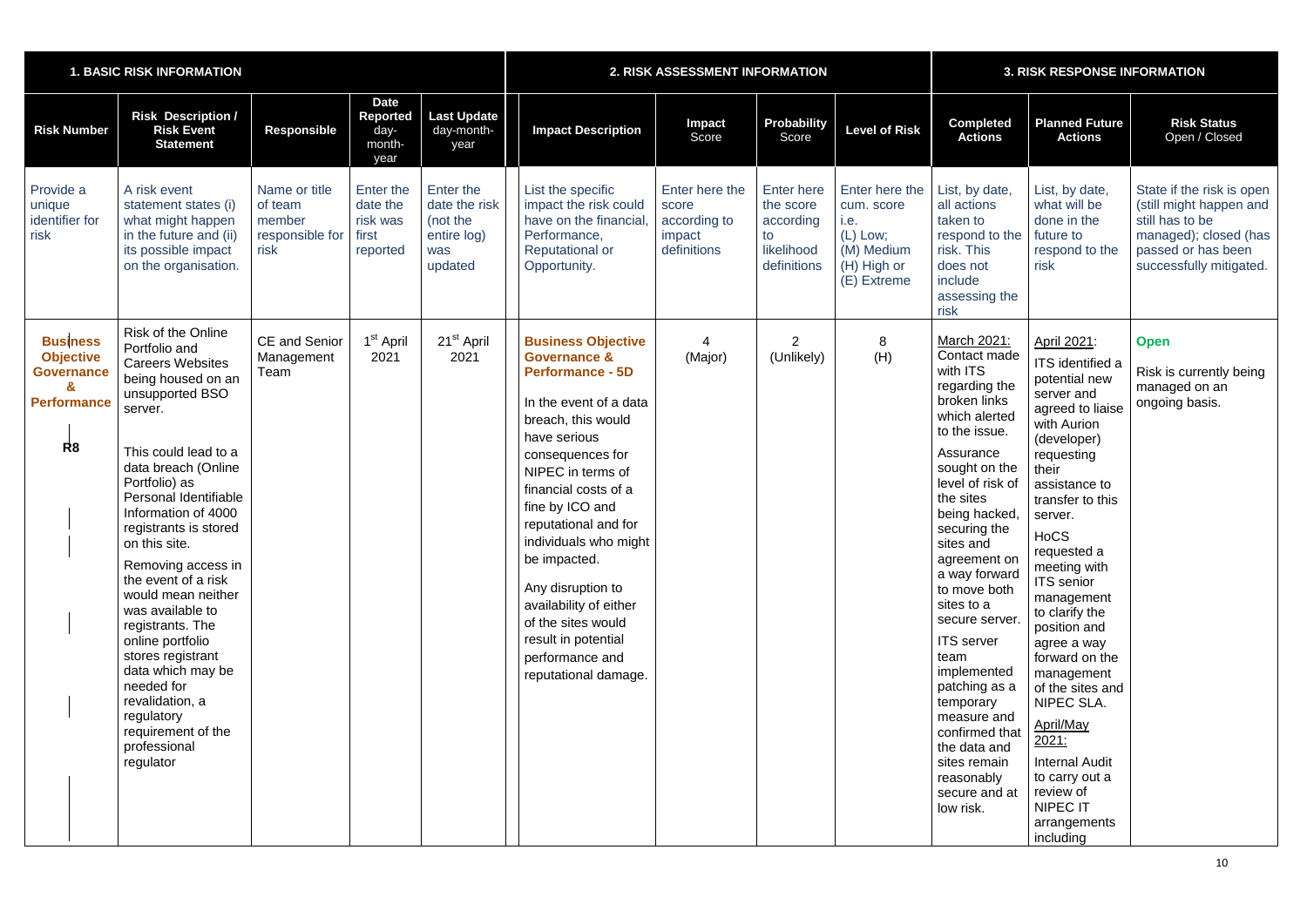websites and SLAs.

May 2021: NIPEC and ITS to review requirement to store personal data and how security can be strengthened after the migration to the new servers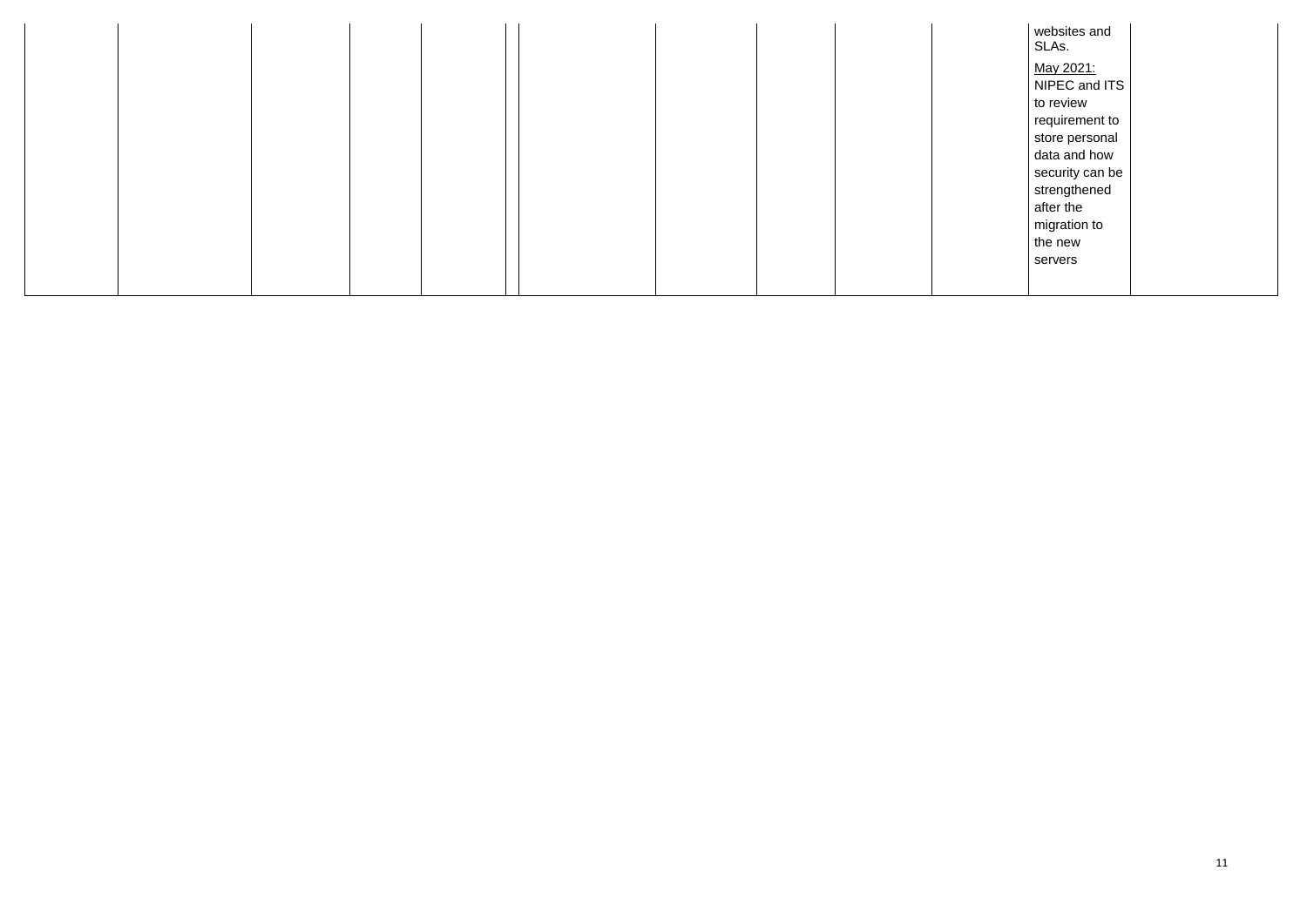|                                                                                                                  | <b>1. BASIC RISK INFORMATION</b>                                                                                                                                                                                                                                                                                                                                                                                                                                                                                                                         |                                                               | 2. RISK ASSESSMENT INFORMATION                           |                                                                         |                                                                                                                                                                                                                                                                                                                                                                                                                                                                                                                                                                  |                                                                  | <b>3. RISK RESPONSE INFORMATION</b>                                            |                                                                                                |                                                                                                                                                                                                         |                                                                                                                                                                                                                                                                                                                                                                                                             |                                                                                                                                                   |
|------------------------------------------------------------------------------------------------------------------|----------------------------------------------------------------------------------------------------------------------------------------------------------------------------------------------------------------------------------------------------------------------------------------------------------------------------------------------------------------------------------------------------------------------------------------------------------------------------------------------------------------------------------------------------------|---------------------------------------------------------------|----------------------------------------------------------|-------------------------------------------------------------------------|------------------------------------------------------------------------------------------------------------------------------------------------------------------------------------------------------------------------------------------------------------------------------------------------------------------------------------------------------------------------------------------------------------------------------------------------------------------------------------------------------------------------------------------------------------------|------------------------------------------------------------------|--------------------------------------------------------------------------------|------------------------------------------------------------------------------------------------|---------------------------------------------------------------------------------------------------------------------------------------------------------------------------------------------------------|-------------------------------------------------------------------------------------------------------------------------------------------------------------------------------------------------------------------------------------------------------------------------------------------------------------------------------------------------------------------------------------------------------------|---------------------------------------------------------------------------------------------------------------------------------------------------|
| <b>Risk Number</b>                                                                                               | <b>Risk Description /</b><br><b>Risk Event</b><br><b>Statement</b>                                                                                                                                                                                                                                                                                                                                                                                                                                                                                       | <b>Responsible</b>                                            | <b>Date</b><br><b>Reported</b><br>day-<br>month-<br>year | Last Update<br>day-month-<br>year                                       | <b>Impact Description</b>                                                                                                                                                                                                                                                                                                                                                                                                                                                                                                                                        | Impact<br>Score                                                  | Probability<br>Score                                                           | <b>Level of Risk</b>                                                                           | <b>Completed</b><br><b>Actions</b>                                                                                                                                                                      | <b>Planned Future</b><br><b>Actions</b>                                                                                                                                                                                                                                                                                                                                                                     | <b>Risk Status</b><br>Open / Closed                                                                                                               |
| Provide a<br>unique<br>identifier for<br>risk                                                                    | A risk event<br>statement states (i)<br>what might happen<br>in the future and (ii)<br>its possible impact<br>on the organisation.                                                                                                                                                                                                                                                                                                                                                                                                                       | Name or title<br>of team<br>member<br>responsible for<br>risk | Enter the<br>date the<br>risk was<br>first<br>reported   | Enter the<br>date the risk<br>(not the<br>entire log)<br>was<br>updated | List the specific<br>impact the risk could<br>have on the financial.<br>Performance,<br><b>Reputational or</b><br>Opportunity.                                                                                                                                                                                                                                                                                                                                                                                                                                   | Enter here the<br>score<br>according to<br>impact<br>definitions | <b>Enter here</b><br>the score<br>according<br>to<br>likelihood<br>definitions | Enter here the<br>cum. score<br>i.e.<br>$(L)$ Low;<br>(M) Medium<br>(H) High or<br>(E) Extreme | List, by date,<br>all actions<br>taken to<br>respond to the<br>risk. This<br>does not<br>include<br>assessing the<br>risk                                                                               | List, by date,<br>what will be<br>done in the<br>future to<br>respond to the<br>risk                                                                                                                                                                                                                                                                                                                        | State if the risk is open<br>(still might happen and<br>still has to be<br>managed); closed (has<br>passed or has been<br>successfully mitigated. |
| <b>Business</b><br><b>Objective</b><br><b>Governance</b><br>$\mathbf{z}$<br><b>Performance</b><br>R <sub>9</sub> | NIPEC fails to meet<br>the legislative<br>requirements of<br><b>Public Sector</b><br><b>Bodies (Websites</b><br>and Mobile<br><b>Applications) (No.</b><br>2) Accessibility<br><b>Regulations 2018.</b><br>This could result in<br>the organisation<br>being in breach of<br>these regulations<br>and subject to<br>investigation by<br><b>Government Digital</b><br>Service (GDS).<br>Could also result in<br>the organisation<br>being in breach of<br>the Disability<br><b>Discrimination Act</b><br>1995 and subject to<br>investigation by<br>ECNI. | <b>CE</b> and Senior<br>Management<br>Team                    | 1 <sup>st</sup> April<br>2021                            | 1 <sup>st</sup> April<br>2021                                           | <b>Business Objective</b><br><b>Governance &amp;</b><br><b>Performance - 5D</b><br>NIPEC would not<br>meet its legislative<br>obligations within the<br>Accessibility<br>Regulations and<br><b>Disability</b><br><b>Discrimination Act.</b><br>This could impact on<br>NIPEC's ability to<br>show good public<br>governance.<br>This could also lead<br>to possible<br>investigation and<br>legal action by ECNI.<br>The resource<br>required to carry out<br>an audit and<br>undertake remedial<br>action as a result of<br>findings is currently<br>not known. | 3<br>(Moderate)                                                  | 5<br>(Almost<br>Certain)                                                       | 15<br>(H)                                                                                      | March 2021:<br>HoCS sought<br>update from<br>ITS progress<br>on the audit of<br>the Word<br>Press themed<br>template.<br>CE & HoCS<br>reported to<br><b>NIPEC</b><br>Council on<br>current<br>position. | April/May2021<br><b>Internal Audit</b><br>to carry out a<br>review of<br><b>NIPEC IT</b><br>arrangements<br>including<br>websites and<br>SLAs.<br>On issue of the<br>IA report,<br>NIPEC to seek<br>cost from<br>Aurion for<br>achieving full<br>compliance<br>with legislation.<br>Continue to<br>liaise with BSO<br>ITS re<br>progress on<br>the audit of the<br><b>Word Press</b><br>themed<br>template. | <b>Open</b><br>Risk is currently being<br>managed on an<br>ongoing basis.                                                                         |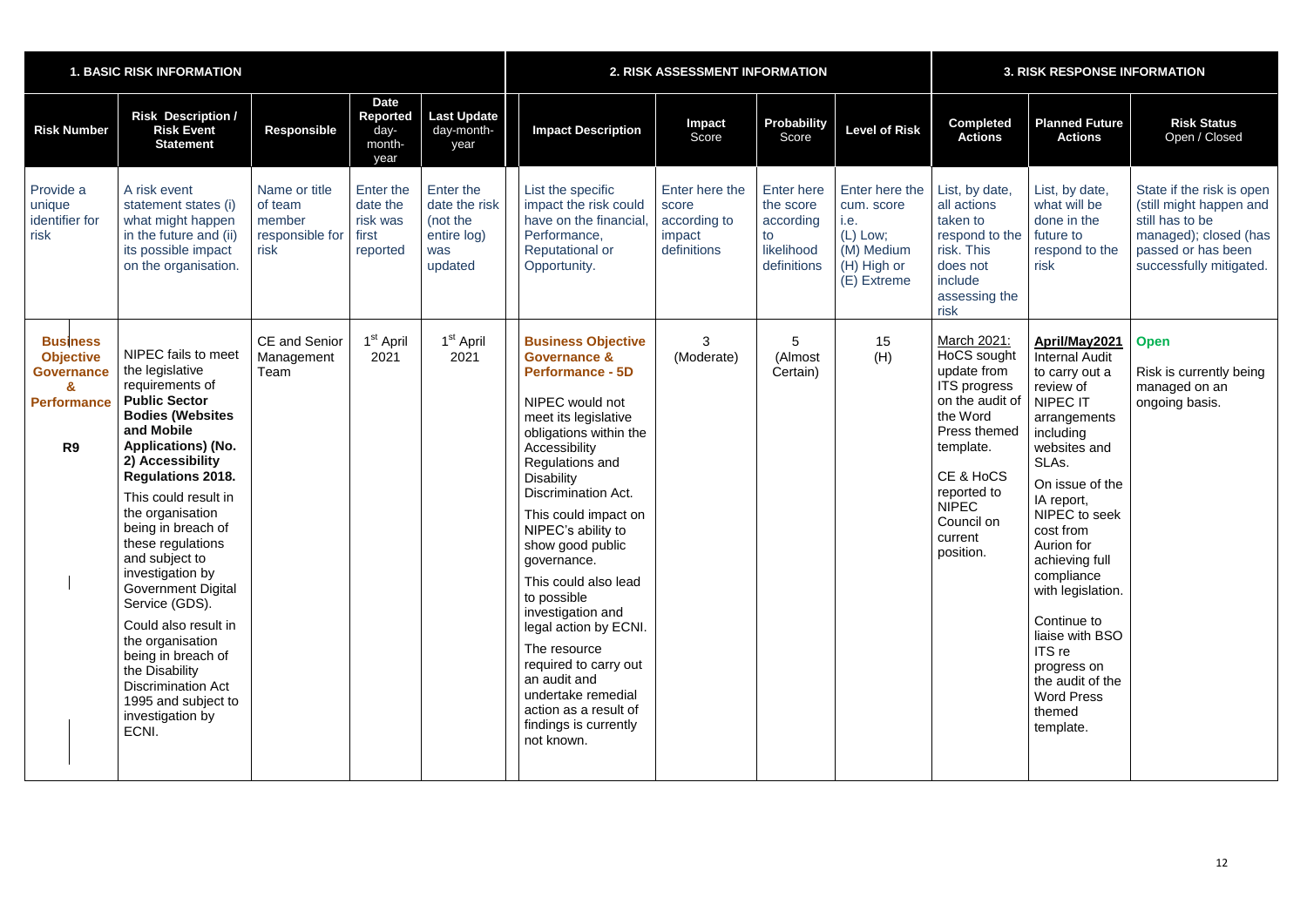| <b>1. BASIC RISK INFORMATION</b>                                                                  |                                                                                                                                                                                                                                                                            |                                                               |                                                        | 2. RISK ASSESSMENT INFORMATION                                          |                                                                                                                                                                                                      |                                                                  |                                                                                | <b>3. RISK RESPONSE INFORMATION</b>                                                            |                                                                                                                                                                                                                                       |                                                                                      |                                                                                                                                                   |
|---------------------------------------------------------------------------------------------------|----------------------------------------------------------------------------------------------------------------------------------------------------------------------------------------------------------------------------------------------------------------------------|---------------------------------------------------------------|--------------------------------------------------------|-------------------------------------------------------------------------|------------------------------------------------------------------------------------------------------------------------------------------------------------------------------------------------------|------------------------------------------------------------------|--------------------------------------------------------------------------------|------------------------------------------------------------------------------------------------|---------------------------------------------------------------------------------------------------------------------------------------------------------------------------------------------------------------------------------------|--------------------------------------------------------------------------------------|---------------------------------------------------------------------------------------------------------------------------------------------------|
| <b>Risk Number</b>                                                                                | <b>Risk Description /</b><br><b>Risk Event</b><br><b>Statement</b>                                                                                                                                                                                                         | <b>Responsible</b>                                            | <b>Date</b><br>Reported<br>day-<br>month-<br>year      | <b>Last Update</b><br>day-month-<br>year                                | <b>Impact Description</b>                                                                                                                                                                            | <b>Impact</b><br>Score                                           | <b>Probability</b><br>Score                                                    | <b>Level of Risk</b>                                                                           | <b>Completed</b><br><b>Actions</b>                                                                                                                                                                                                    | <b>Planned Future</b><br><b>Actions</b>                                              | <b>Risk Status</b><br>Open / Closed                                                                                                               |
| Provide a<br>unique<br>identifier for<br>risk                                                     | A risk event<br>statement states (i)<br>what might happen<br>in the future and (ii)<br>its possible impact<br>on the organisation.                                                                                                                                         | Name or title<br>of team<br>member<br>responsible for<br>risk | Enter the<br>date the<br>risk was<br>first<br>reported | Enter the<br>date the risk<br>(not the<br>entire log)<br>was<br>updated | List the specific<br>impact the risk could<br>have on the financial.<br>Performance,<br><b>Reputational or</b><br>Opportunity.                                                                       | Enter here the<br>score<br>according to<br>impact<br>definitions | <b>Enter here</b><br>the score<br>according<br>to<br>likelihood<br>definitions | Enter here the<br>cum. score<br>i.e.<br>$(L)$ Low;<br>(M) Medium<br>(H) High or<br>(E) Extreme | List, by date,<br>all actions<br>taken to<br>respond to the<br>risk. This<br>does not<br>include<br>assessing the<br>risk                                                                                                             | List, by date,<br>what will be<br>done in the<br>future to<br>respond to the<br>risk | State if the risk is open<br>(still might happen and<br>still has to be<br>managed); closed (has<br>passed or has been<br>successfully mitigated. |
| <b>Business</b><br><b>Objective</b><br><b>Governance</b><br>&<br><b>Performance</b><br><b>R10</b> | NIPEC fails to<br>review its current<br>process and<br>implement a<br>documented<br>approvals process<br>for policies and<br>procedures.<br>This could result in<br>some policies &<br>procedures not<br>being formally<br>ratified by the<br>relevant NIPEC<br>Committee. | <b>CE</b> and Senior<br>Management<br>Team                    | 1st April<br>2021                                      | 1st April<br>2021                                                       | <b>Business Objective</b><br><b>Governance &amp;</b><br><b>Performance - 5D</b><br>This could impact on<br>NIPEC's ability to<br>maintain a robust<br>governance and<br>accountability<br>framework. | 3<br>(Moderate)                                                  | $\overline{2}$<br>(Unlikely)                                                   | $6\overline{6}$<br>(M)                                                                         | December to<br>June 2021:<br>NIPEC to<br>process the<br>41 policies<br>identified in<br>the audit of<br>policy<br>approvals.<br>All are being<br>approved by<br><b>BTM</b> and<br>Council or<br><b>Audit &amp; Risk</b><br>Committee. | May/June<br>2021:<br>Timeline for<br>rollout of<br>procedures<br>review.             | <b>Open</b><br>Risk is currently being<br>managed on an<br>ongoing basis.                                                                         |

|  |  | <b>3. RISK RESPONSE INFORMATION</b> |  |
|--|--|-------------------------------------|--|
|  |  |                                     |  |